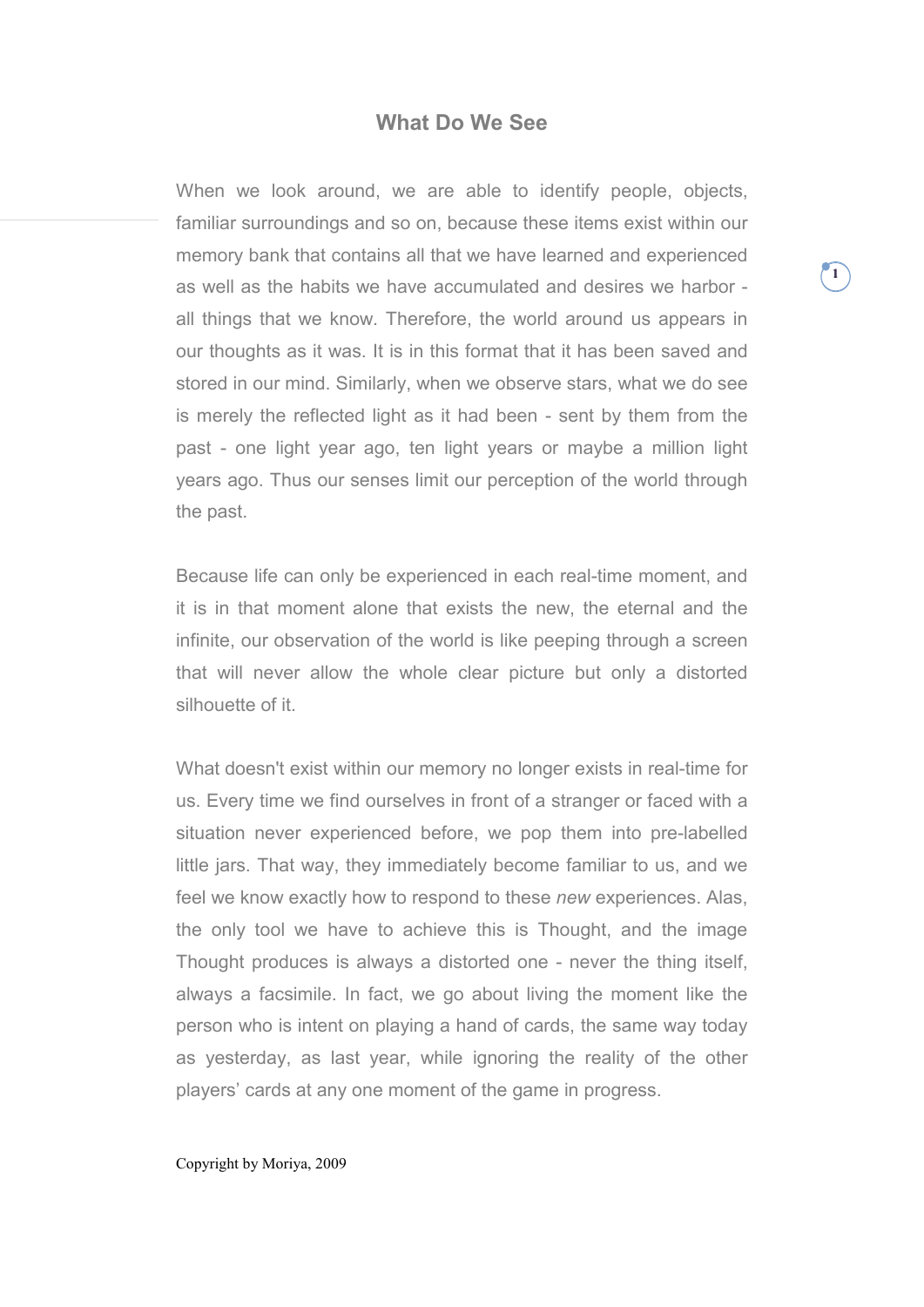In a bustling street full of people and vehicles, we are able to truly see but a few items. The parade of people passing by us is that of faceless and unreal silhouettes. We notice our circumstances, events and people, according to whichever thoughts have monopolized our brain. For example, if we are running late, any person stepping in our path, any red light - any delay – is immediately perceived as playing its part to prevent us from arriving at our destination on time.

Then we react negatively, sometimes even aggressively, to clear our path of these nuisances. We might brusquely shove someone aside or honk at the driver of the car ahead of us or be rude to the pedestrian whose right to cross safely we have just disregarded. Reality is that when the inner flow is blocked, it will find a release in the form of further delays and various nuisances and in the inability to make things flow without being stuck or breaking down. We might be pulled up by the police, we might ignore the dashboard signals and run out of petrol rather than stop. We might drop our keys in a drain as we lock the car. While we are totally unable to make anything move any faster, the list of potential complications created within a mind seized by a flurry of random and erratic priorities are as familiar to us and it is endless.

Every nuisance, disturbance or new situation is destined to wake us from the sleeping condition that afflicts us and change its symptomatic ignorant blindness into observation and awareness. Any attempt to push the nuisance aside - a symptom of a central problem - would cause its temporary delay, but not its solution.

Our inability to see the whole picture is derived from an excessive identification with the persona and thus with our outer world. We fail to understand that what we see all around is but a reflection of our inner world.

# Copyright by Moriya, 2009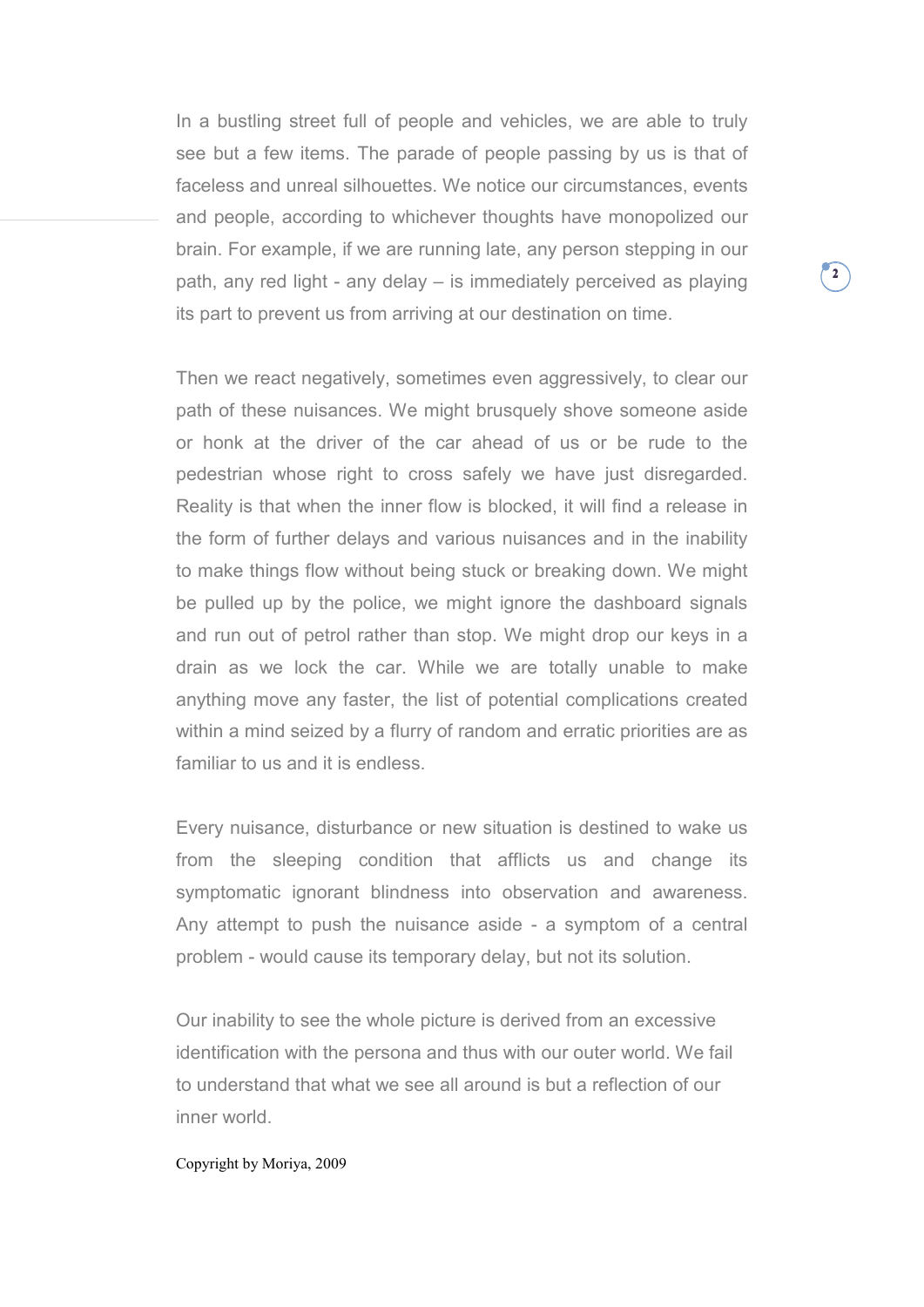When we try to make sense of the world by Thought only, we are not open to seeing anything that is not already trapped in our memory. If it weren't so, we wouldn't be able to notice, let alone identify any realtime event. Since 'thinking' is a mechanical process that analyzes fresh circumstances according to the models already in place, 'thinking' can only create a permanent conflict between the signals as they appear from the past and this current moment which is also new and eternal.

Our dependence on mechanical thought causes us to be attracted to people and experiences linked to the same source. As the saying goes, "like attracts like". We are connected to one another through the aura – the magnetic fields that surround each one of us. What we attract through our aura is one hundred per cent ours, regardless of whether we like it or we don't. Since everything is neutral in itself, the value we give anything and anyone is purely subjective. Everything springs from primeval matter – the Original source of life – and therefore all that is of our world can only be of the highest nature.

Separating people, interactions and circumstances according to the ones we welcome and those we want to reject because they seem unpleasant, difficult or frustrating, creates inner confusion and a lack of inner harmony.

Any friction, conflict or pain means that things have slipped out of an harmonious wholeness and have become splintered. Amendment cannot be achieved by rejecting what is perceived as a challenge to our comfort zones but by accepting it with an open heart, thus returning the moment to its natural wholeness in the harmonious formation of life, because within all things is imprinted a will to return to their source.

Looking at the world through our persona's limited sight causes us to make wrong choices according to the measure of pleasure we expect to derive from them - not according to the amendment that needs to

# Copyright by Moriya, 2009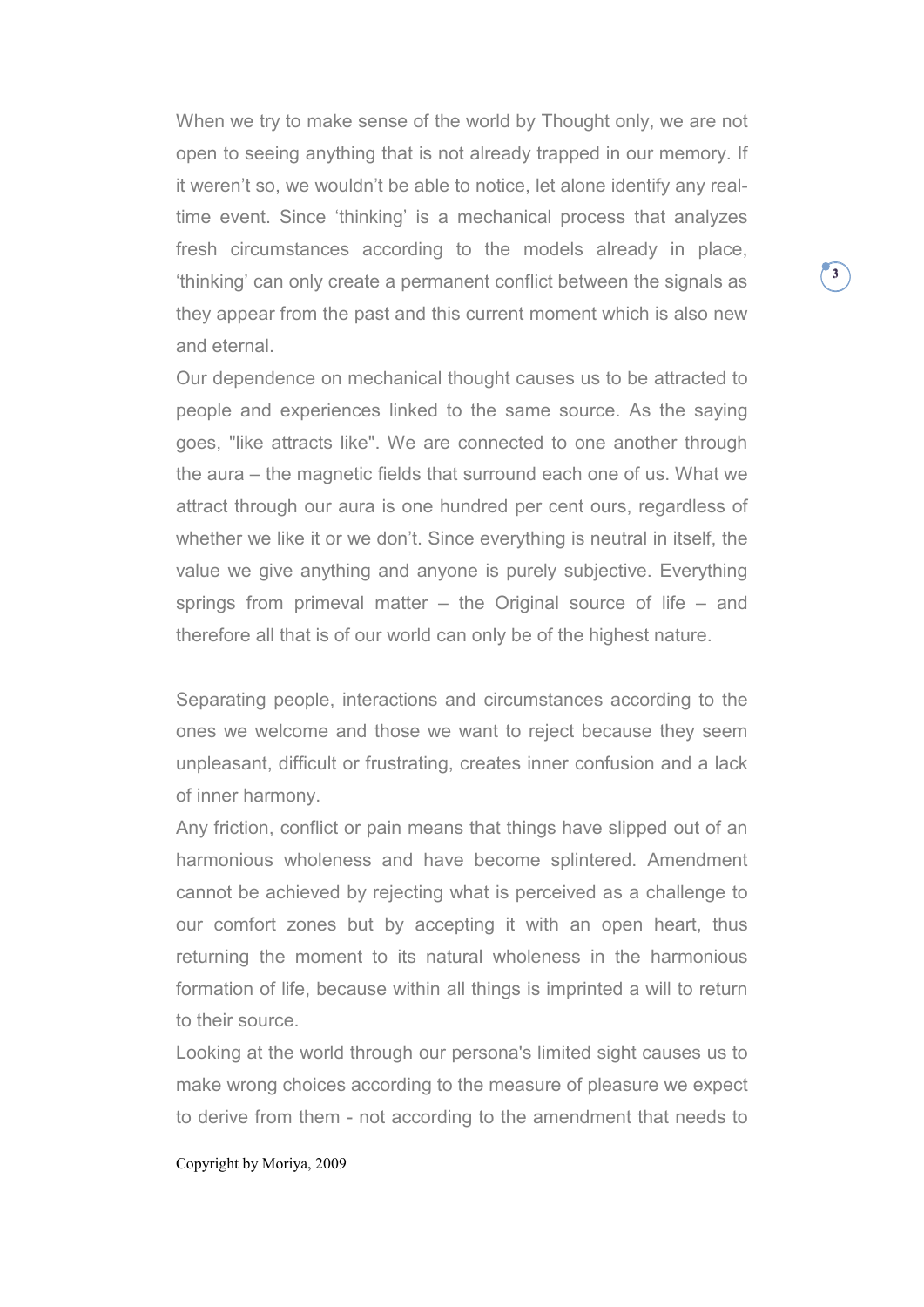be achieved. When it comes to our magnetic field, we need to accept that there could never be a case of mistaken identity whereby any 'thing' at all intended for someone else will, by a twist of fate, fall into our lap. Of course, the reverse is equally true: not a single 'thing' karmically intended for each one of us, be it a lucky break or a setback, can possibly end up with someone else.

Take, for example, thieves who steal valuable items. These people are unable to hold on to their 'gain' because these valuables, belonging to a rightful owner, are not energetically encoded to *them*. Thus, they find it impossible to profit wholly from these items or their proceeds, if sold or passed on to others. On the other hand, we recognize characteristic strokes on an artist's canvas and we recognize a characteristic turn of phrase in a writer's work and it is thus possible to identify them as the rightful owners of these works of art. The uniqueness of our energy fields is made visible and concrete by the whorls of our fingerprints, and no two people in the world have identical fingerprints. That is, every one of us has a unique energetic code that belongs to us alone. This code is stamped on each of our deeds and thoughts as clearly as a barcode on a can of soup.

An honest look at ourselves would reveal that we don't really know how the things we do are actually performed by us. We don't truly know how we move our hands and feet, or how we speak, or why we choose to utter a certain thing at a certain time, or why we are attracted to certain things and certain types of persons while we are turned off by others. The multitude of things we experience daily moves on a different level altogether. Clearly, we cannot say that we are *this* body. We refer to the content of all that is us as 'my body', 'my foot' and 'my head'. In the same way, we refer to what is intangible such as 'my thought'. However, we do not say, 'I am body', nor do we say, 'I am head' or 'I am foot/hand' or 'I am thought'.

# Copyright by Moriya, 2009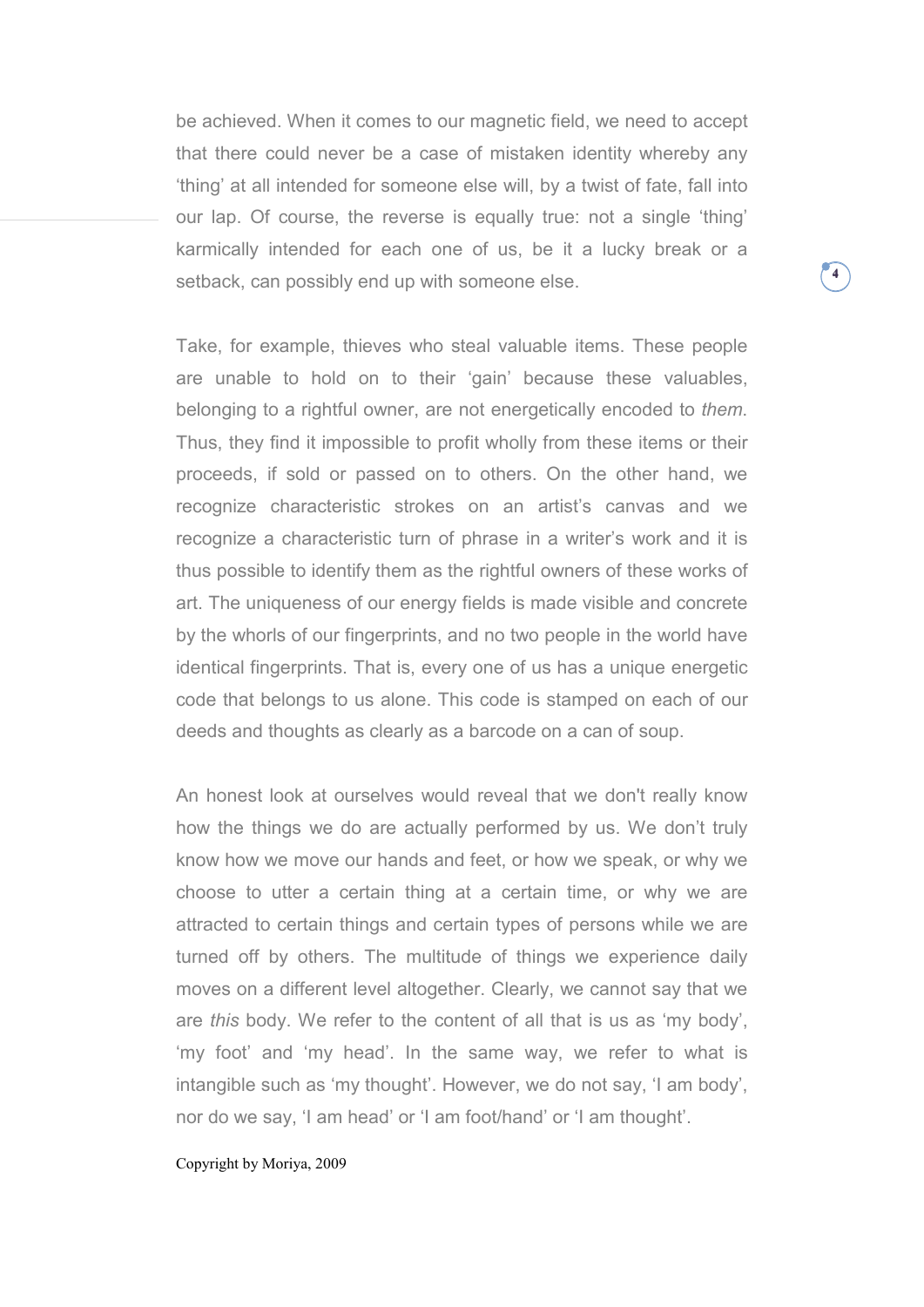Who, then, is that 'I' who has *this* body and *this* head? To whom does this foot/hand belong?

On a practical physical level, the 'I' is but a thought which separates itself from its surroundings by partitioning off the person who experiences and the experience itself, thus creating an illusion that the outside world is separated on its own. Because of this limited perception, we identify around us a world that is little, limited and narrow, which consists of old and familiar items and, therefore, each person perceives a different world, although we are clearly looking at the same things, because processed action and projection are different according to thought.

The eye absorbs vibrations of a certain frequency which the brain translates into a picture that is thrown up and absorbed by the eye in the form of shapes and colors. The ear absorbs vibrations of another frequency which are translated into sounds. The nose absorbs vibrations that are translated into smells, and so with our other senses. Absorbing the world around us through limited senses, while at the same time translating and separating it by mechanical thinking into multitudinous items, causes our sight to distort reality because of the inability to see the connection between the items and their meaning, as if each person creates a movie of her/his own when the connection between the movies is only partial or doesn't exist at all. That is, we live in a cocoon, within an illusion, as a reflection, and not as a real image.

Observing the way we think would reveal that our thoughts consist of a multitude of particles that are connected together into a kind of complete puzzle created by one word, one concept, one event at a time. By themselves, the particles have no real essence. We could compare our disconnected thinking to a series of pictures imprinted on the film that are static and two-dimensional. Once viewed through

# Copyright by Moriya, 2009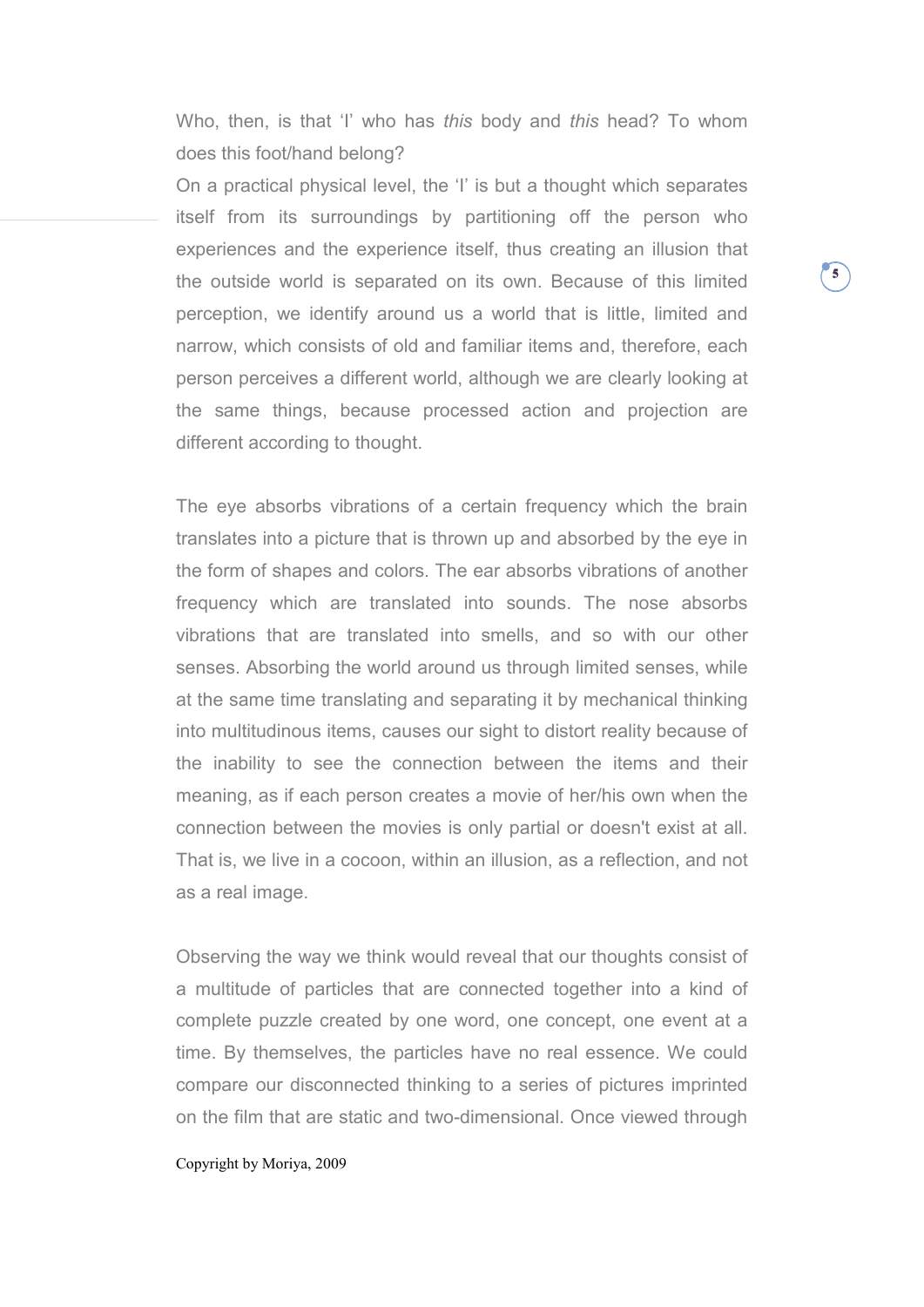a movie projector, they would create the illusion of moving threedimensional images that look absolutely real.

Every action and every thought that is repeated becomes a habit. We can drive a car while talking or while being absorbed by our own thoughts and, at the same time, we can react to signposts and to the traffic on the road. Thoughts are our automatic pilot. Our actions are utterly mechanical and we act/react without being aware of ourselves.

Our thoughts enable us to move backward in time, back to our earliest childhood memories, to feel old experiences with a maximum identification with what happened back then, just as if it had just happened, and switch back to the present time without missing a beat. This ability is destined to give us the apparent impression that we are the same person that we were a minute ago – the same person we were many years ago.

Though ill-advised persons interfere with the natural ways of the bodies by straining their hearts with inappropriate breathing exercises, yoga asanas that can damage the brain and strain the body or by encouraging delusional thinking by practicing the socalled power of positive thinking, the automatic functions the body performs on its own, like breathing and digesting, are intended to prevent us from interfering with physical mechanics we do not truly understand. In fact, what these automated functions do is reveal the essence of our limited persona whose intended sole function is to serve the higher 'I', soul, and to act as a connecting channel between her and the body.

The persona consists of particles of factual information: a name, an address, family, friends, work, pleasures, time off etc. – the picture of

# Copyright by Moriya, 2009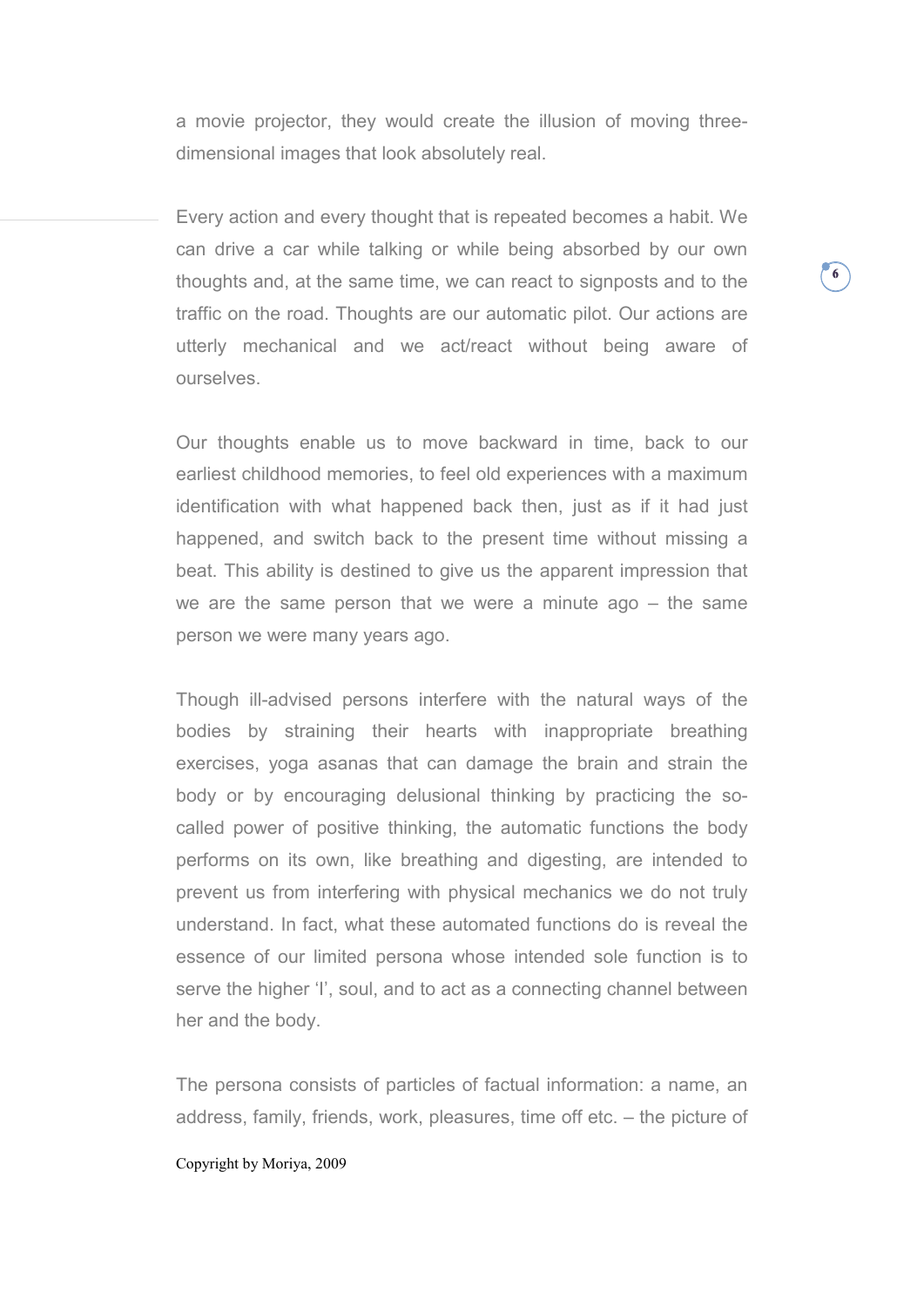our life. This picture is like a puzzle in which every piece, in the original configuration, is exactly at the right place. If we migrated to another country and changed our name, our address, our work, our friends and our way of life – nothing would be changed within our picture formation. Our capabilities would remain as they are and the only change would be in the location of the items within the whole picture. The backdrop might be different but the essence of us would remain unchanged.

**7**

When we force a change out of selfish will, we increase our physical gross matter because everything is energy that behaves according to Earth's Law of Attraction. Therefore when we move things around to control and shape them according to our needs, we alter the entire puzzle and the pieces no longer fit comfortably together.

For example, migrating to another country could, perhaps, allow us to achieve personal/financial success, but our heart would remain forever in our homeland, which is the source of our energy. There are very few great thinkers who have migrated to other countries but those who did, like Halil Gibran, have expressed their longing for their homeland in the body of their work. Such a longing expresses their yearning for a union with their soul.

When we accept the picture of our life, such as it is, we will be in harmony with our surroundings and with ourselves. Any attempt to manipulate the picture by removing what bits we don't like, creates a void that cannot be filled by any substitute. This is because the persona tends to ignore items she perceives as difficult and painful, and to be attached to items that create pleasure, and thus she leaves unsolved interests which return again and again to mention their existence and the need to find their solution.

Copyright by Moriya, 2009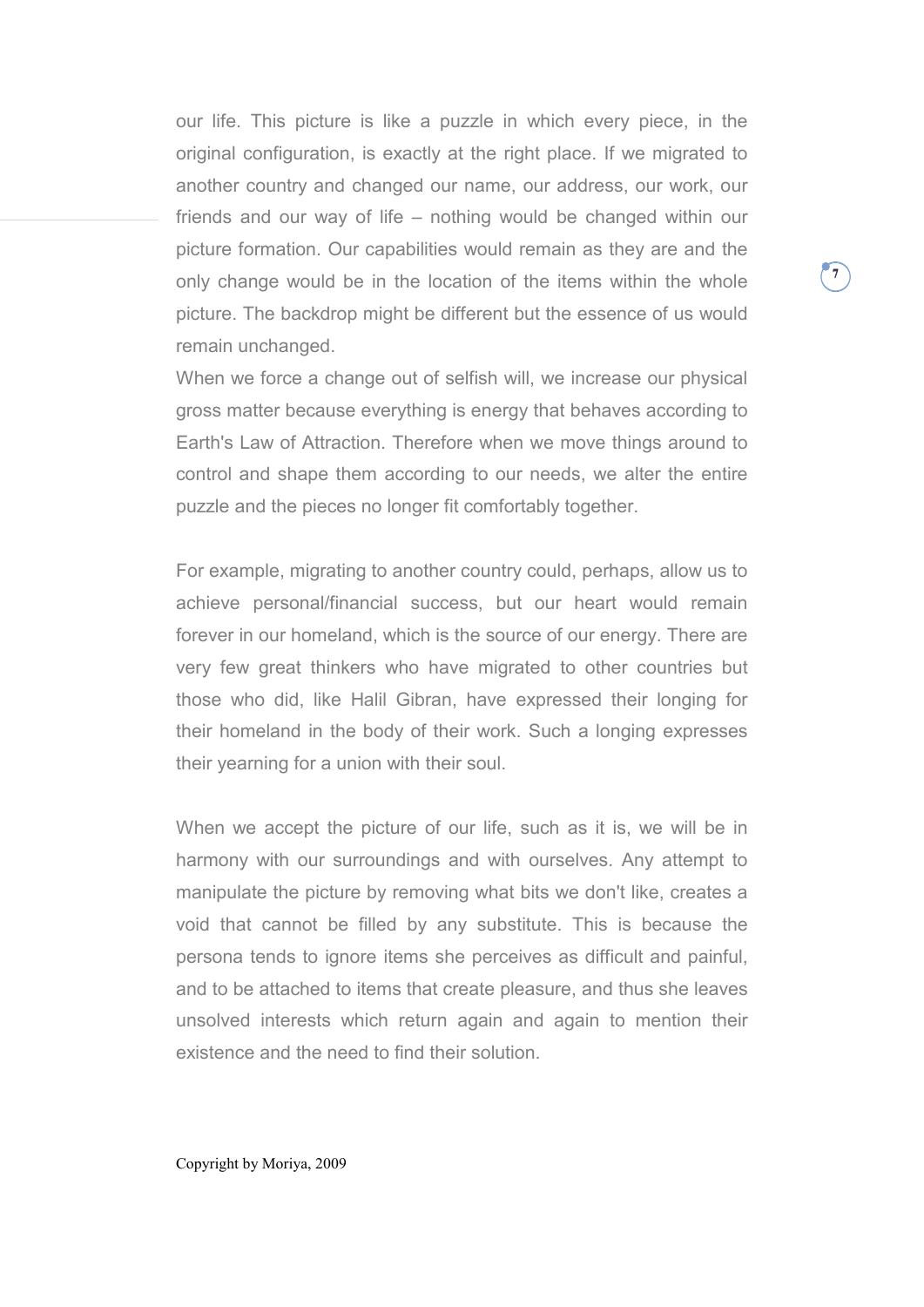An example is that of parents interfering with their children's lives, imposing their perception, claiming they know exactly what needs to be done to 'succeed' in their life. They want to spare their children the pain and suffering they have been experiencing, and they push their children, even when they have become adults with a right to self-determination, into pathways that *they* deem appropriate. Such meddling might, eventually, bring on some sort of physical or material success within our societal cocoon, but it prevents true spiritual development and precludes any move *beyond* the limitations of the ego. Every intervention causes things to move from their preordained location in our life picture. The reality is that no one can prevent anyone from the need to amend because, as mentioned, our fate is imprinted in our aura and only an opening of the heart to unconditional love can alter it.

The persona is an excellent servant suited to perform essential tasks, like looking after the physical body and performing menial tasks such as cooking, cleaning, shopping, going to work etc. But should we ask the persona questions such as – *What is the meaning of life? What is our destiny, here, in this lifetime? Why are we never satisfied with what we have, no matter how much we do have? What is this inner conflict that does not let us rest even though we are supposed to be relaxed and peaceful? –* she is unable to give us helpful answers.

As the limited mechanical system that it is, the persona gets her energy via the magnetic field, the aura, of those around. Potentially, the aura is the spirit of life, God's image. All our life's details are imprinted on the aura, and the brain adapts the data and transmits them to us.

In order to stay awake, the persona needs constant stimulation, and the life around us is the catalyst that rouses us into activity by connecting us with people, objects and circumstances. When encounters with the outer world are abrasive and accompanied by

### Copyright by Moriya, 2009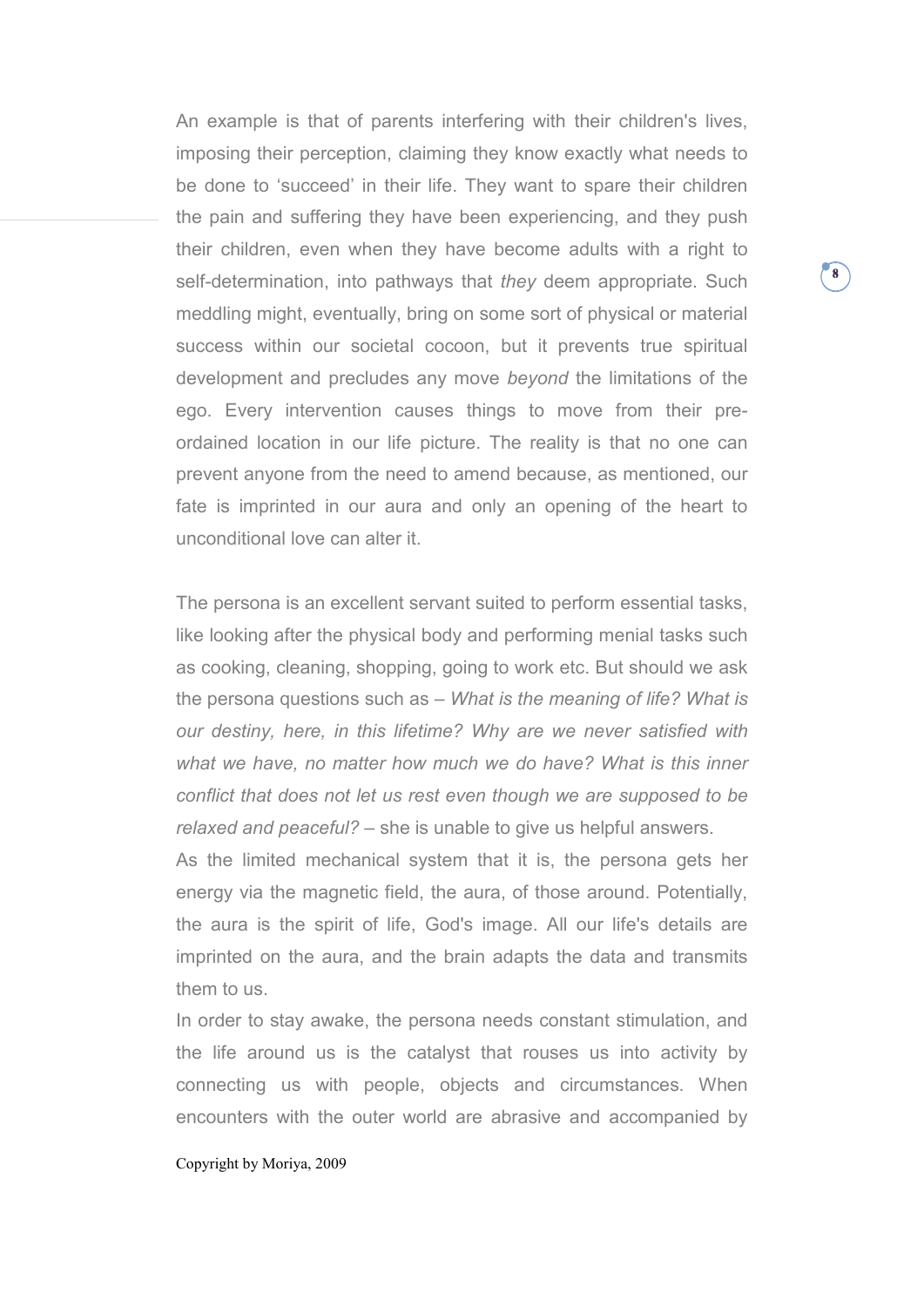friction, it is a sure sign that Soul's message has not been absorbed and that we need a painful trial to set us back on the path from which we have deviated.

**9**

Looking through persona's eyes reveals a narrow and limited world that causes a feeling of suffocation – the boredom that is so widespread in modern society – while we are controlled by the mechanical patterns that repeat themselves and become abhorrent, because we are not progressing in a spiritual direction. We are mistaken in thinking that the source of institutionalized boredom is an uninteresting book/movie/lecture/person/life. Actually, the problem is within us, in our mechanical interpretation of things that does not go beyond known and limited boundaries, that traps us again and again, while Soul is trying to draw beyond the known and into limitless possibilities where everything exists and is present now, in this very moment, and is given to us unconditionally.

The persona can give us only what is within the boundaries of her capabilities: conditional love, well-worn and opinionated ideas, isolation and petty concerns within constricting boundaries, with constant fear as companion because of the unheeded need to throw away our crutches and stand firmly, liberated from the limits and the mechanical chains.

In the material world, all that we 'need' is provided for us to use, move and *let go* – not to hoard. The more we use 'things', the more comfortable and plentiful they will be next time, because all things need to be kept in a state of constant flow. The minute we try to grab and control people and things, by making them our exclusive property, we render them static and then things are no longer flowing and pleasant.

Copyright by Moriya, 2009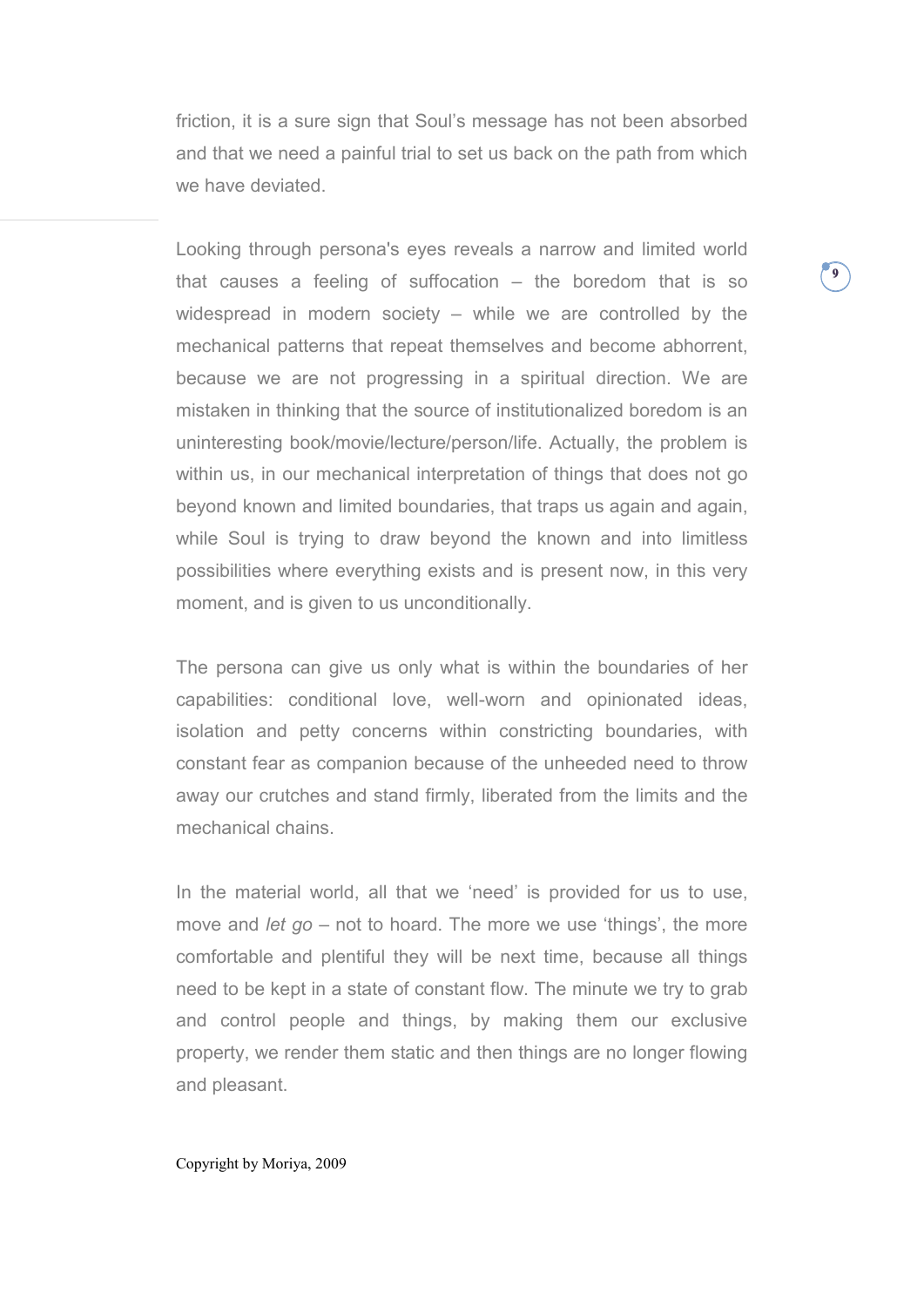Seeing the world as if it consists of a multitude of separated items creates the illusion that accumulating more and more will induce a feeling of emotional security. This distorted notion unleashes a compulsion to hoard unnecessary things. We collect material 'junk' just as we collect negative thoughts, be they about ourselves or about others. We are so hypnotized by the great mountains of 'junk' daily thrown at us in the form of harsh words, accusations and insults that we forget that our aim in life is to bring up rare pearls within their shells from the depths of the ocean.

Instead of carefully cataloguing all the nice words that have been spoken to us here and there  $-$  however few they might be  $-$  we prefer to focus on collecting each bit of negativity that has been thrown our way. Because of the already tremendous mass of that 'junk' hoarded, we cannot see that collecting more junk keeps us from purifying our inner channel. The real things in life are unique and exclusive and an effort is needed in order to reveal them as the little gems that they are. Expressions of love, compassion, giving and accepting are such gems. Instead of carefully digging up these small pearls from the depths of the sea of junk that surrounds us, we tend to pass them off as unreal just because they are few and far between. But hoarded junk, as large as it might be, only causes us to suffocate from the stench and decay it excretes. The origin of all confused relationships lies in the distorted emphasis on 'more' while ignoring 'less', by favoring 'quantitative' over 'qualitative'. In short, we collect what others vomit and we lap it up as truth.

We fail to understand that the persona reflects our inner anxieties as well as our dependence on physical/emotional crutches, and when negative comments are thrown at us, these actually reflect our inability to give love. Because of her limitations, the persona cannot show unconditional love, and every expression of love, meager as it

# Copyright by Moriya, 2009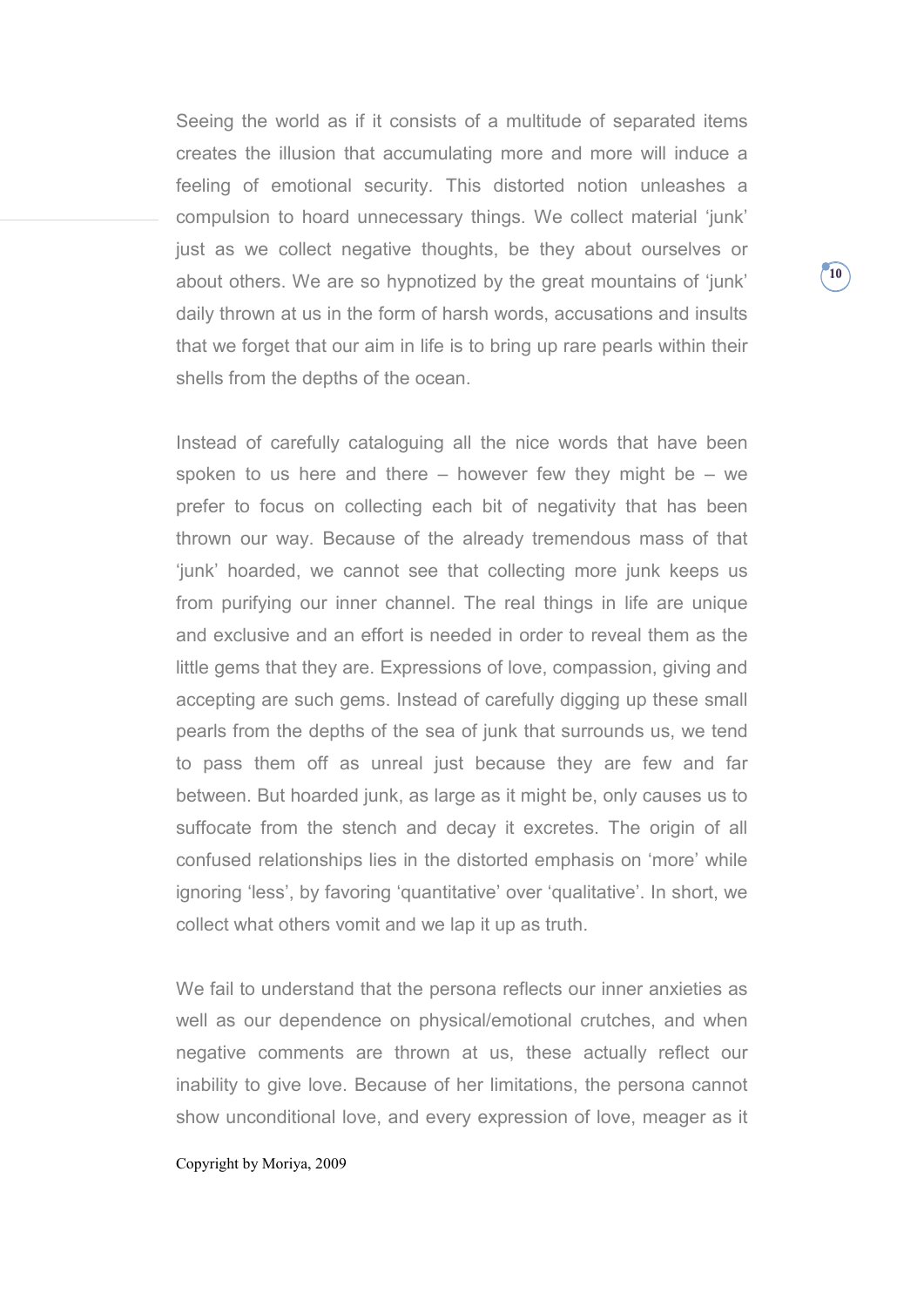may be, is therefore a gold mine that needs to be seen as such, and nurtured.

Excessive consumption of anything causes a similar result spiritually as it does on the physical plane. Throwing up equals being forced, by circumstances, to give up, to lose things involuntarily while giving of ourselves; sharing what we own, willingly, opens our heart to love and helps us to thrive as well as to expand our inner sight, thus enabling us to give more. The more we give, the easier to climb another step on the ladder that leads to the connection with our real self, the place where Soul is waiting with a mirror in her hands in which to reflect our real face.

Therefore, questions worth asking are *Why are we not happy? Why are there so few genuinely happy people around us? Why are so many people ill, aggressive and restless?* 

All these questions have only one answer: we are all starved for love. The more aggressive and crazy the behavior, the deeper the inner hunger.

The persona causes us to see things upside down, and they appear threatening and false. As souls in disguise, our aim is to reveal love, beauty, truth, faith and acceptance, even if in small quantities. The beauty of real pearls, just like that of tiny flowers, is in our ability to recognize them at a glance and to absorb them into ourselves. The task is harder with whatever is considered big as, then, we can see only part of the picture.

The way towards self-revelation is unveiling the surrounding shells around us, like removing peels of an onion. Every step upwards on the ladder demands unveiling another layer, for the higher we ascend, the greater the need to be weightless. We won't be able to

# Copyright by Moriya, 2009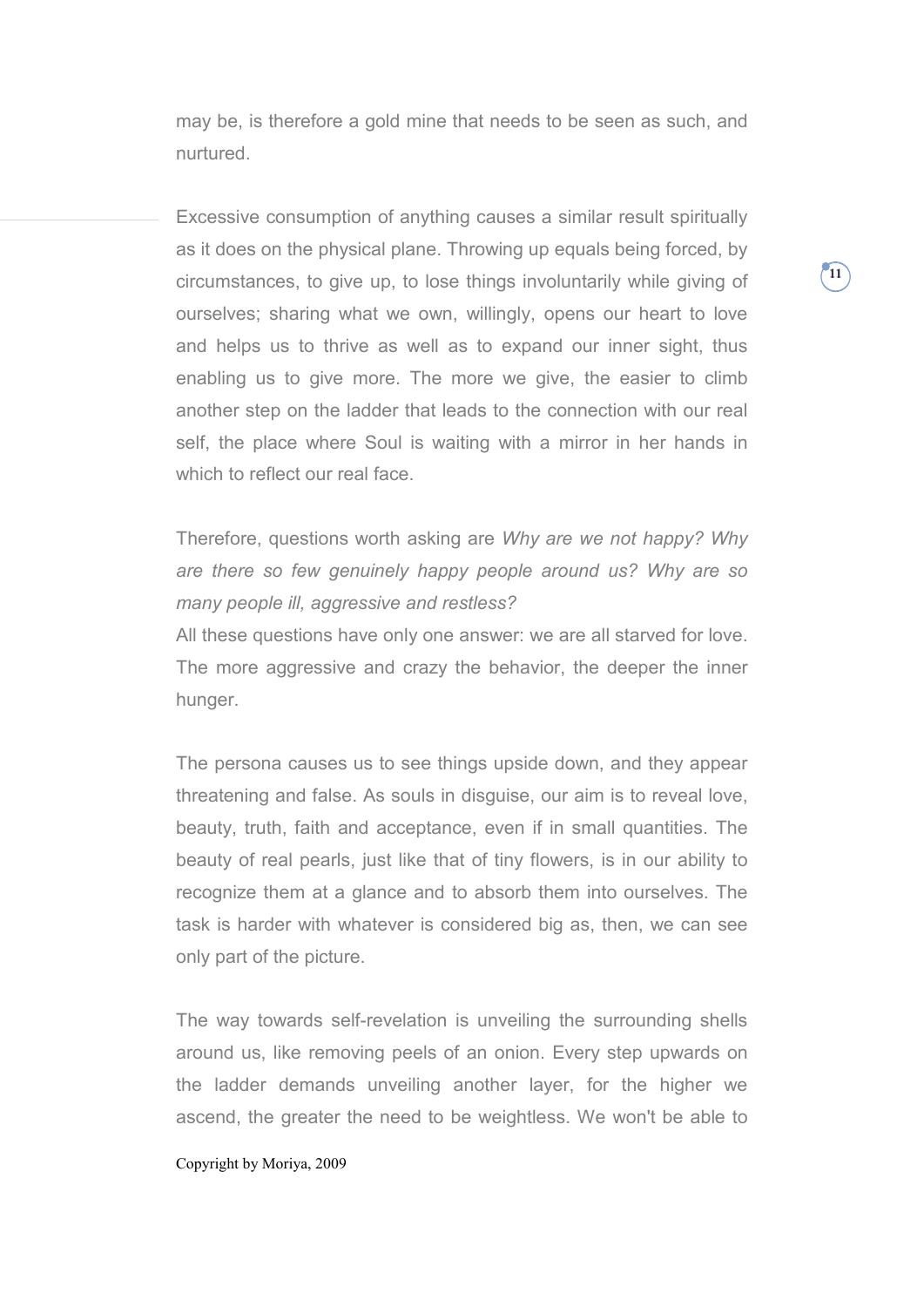drag upward the bulk of our old thoughts and conditionings. They need to be jettisoned and we need to arrive empty-handed. Soul does not need anything from this material world. Any extra weight drags us back downwards and each attempt at re-climb gets harder than the previous one.

As the mechanical system that we are, we tend to believe that what repeats itself regularly is to be taken as true. Love is a direct message from Soul and, drop by drop, it arrives too seldom and, after a while, it disappears altogether for a long time.

While observing the clear sky on a quiet night, we can glimpse a falling star or a new star blinking at us. In that second, we are as happy as if we had discovered a genuine pearl. But come morning, when our daily routine overtakes any sign of the night before, we begin to think that the blinking star had been nothing more than the faraway beam of a plane high above, and that maybe the falling star had been only a figment of our creative imagination.

Experiencing the moment fully causes all things to merge into one wholeness; while repetitive observation, through the old mechanical thought patterns, camouflages the experience as if it hadn't happened.

Because of the persona's limitations, we need the constant repetition of things in order to believe in their existence. Therefore, we demand to hear our lovers/parents/children/friends confirm, time and again, that they love us, that they appreciate us, for we are afraid that having heard it only once is not enough because of all the other times in which we have been told that we were not loved. And then we start to tabulate the number of times we have heard expressions of love, and tick that off against the number of times we have heard negative comments – which we often believe to be more frequent –

### Copyright by Moriya, 2009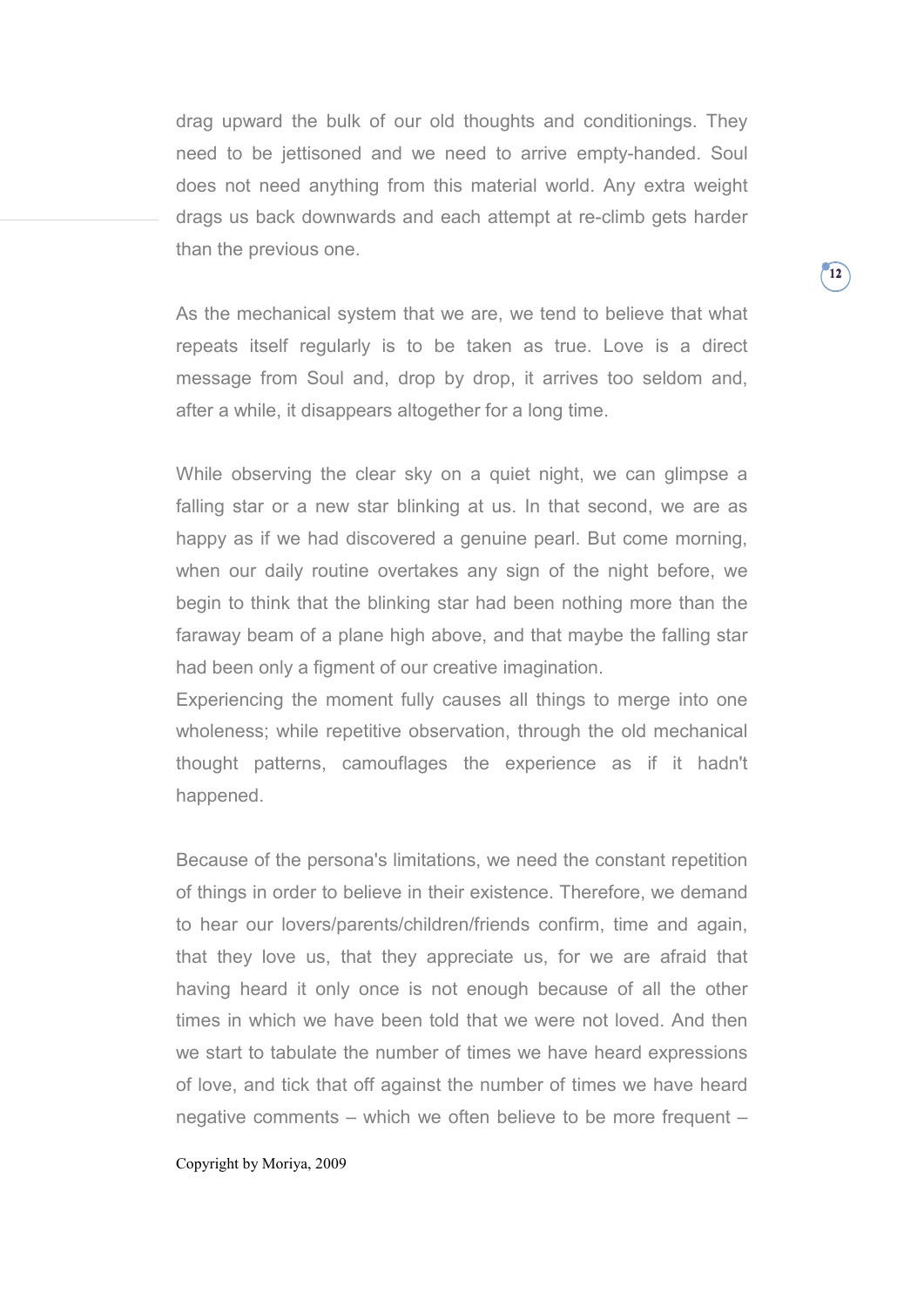and we don't understand that the tiniest words of love are the real pearls that we need to dig out from the sea of junk. That junk will remain junk, even as it repeats itself time and again, thousands of times – that real miracles never happen in large quantities but singly, in small doses – is invisible to all but a few.

As souls, love is our real essence and love surrounds us on every side; in every dust particle, in every rain drop, in each green leaf and especially in the eyes of a baby – a brand new incarnation.

As in the case of love, we can see only a reflection of the beauty in the constantly changing world and, therefore, we subjectively place it on a continuum that goes from beautiful and highly desirable to ugly, as if it could be separated into one thing or another, as if one aspect of anything could be separated from its wholeness. Actually it comes down to an experience of being an inseparable part of these attributes – beauty itself, love, truth and faith.

Our reactions to our life's events can be described like this: suppose we are sitting peacefully on our balcony and suddenly, out of the blue, there appears a big wasp, buzzing and circling about our face. The first impulse is to swat away the nuisance, but we know well that any sudden movement will lead to a painful sting and so it is best to sit still so that the wasp can fly away. Thus, every attempt to remove a nuisance out of our way results in pain, because things cannot disappear from our life until they have reached their full solution. By ignoring them or trying to 'swat"' them away, we postpone their finality while allowing them to inflate into unnatural proportions.

The only way to deal with words and deeds is to pay attention to them in order to understand the meaning of their existence here and now. Any attempt to alter the situation causes the attachment of the problem, as when an unsolved problem disturbs us with obsessive

# Copyright by Moriya, 2009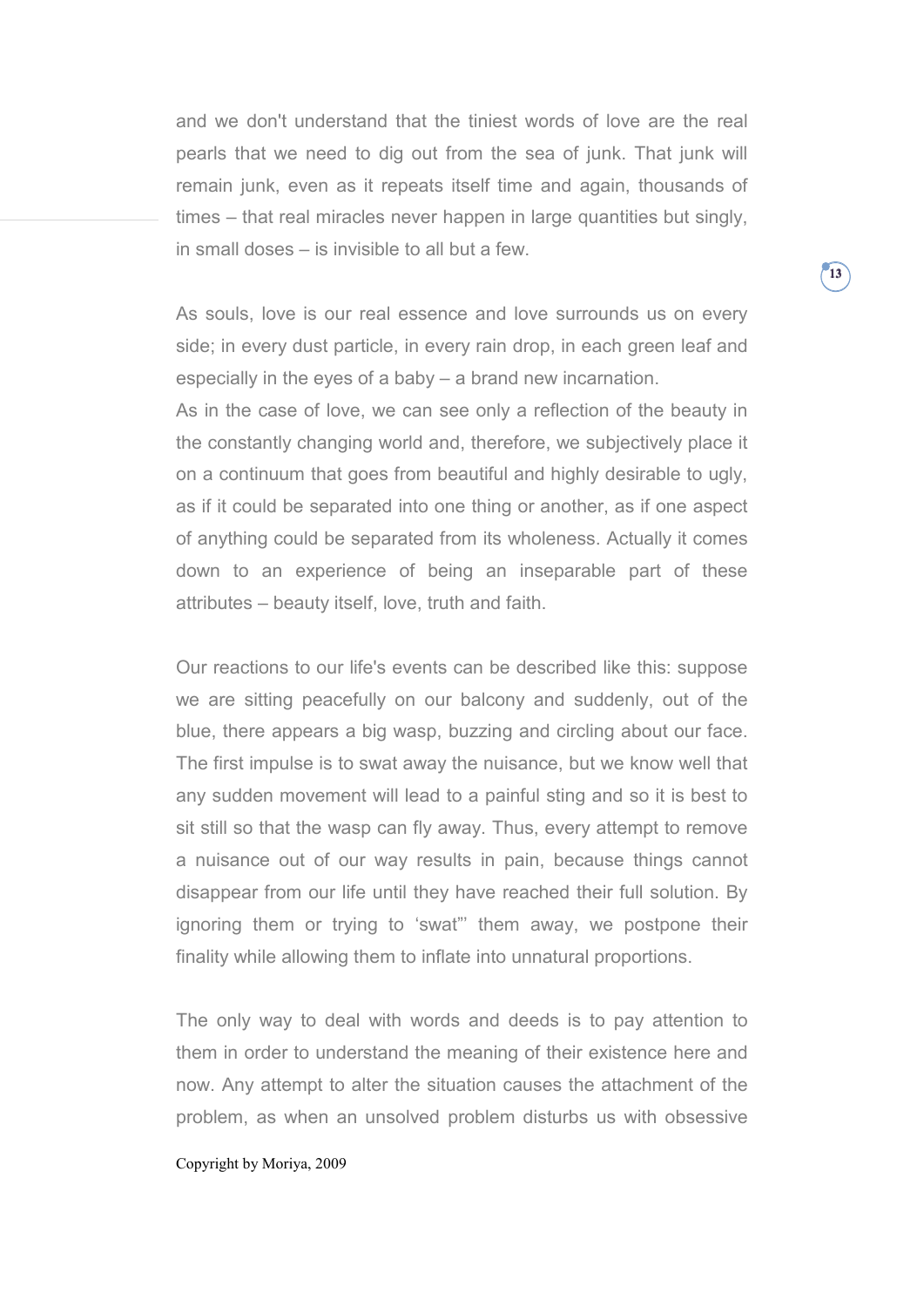thoughts. As long as we refuse to deal with the message contained in the moment, we nourish the 'nuisance' with the negative energy we feed into it, and it can but return to sting us like the wasp, again and again. It is only when the message has been understood and dealt with appropriately that the energy can flow in another direction, allowing the 'nuisance' to finally disappear.

All things work on magnetic fields and, therefore, they happen at the right time and when conditions are right for us to grapple with them. When we postpone dealing with them to another time, circumstances will be absolutely different and even less comfortable than the first time around. In addition, they would end up being tacked on to other things, as the flow doesn't just stop the moment we decide we don't want to solve a problem. Then we end up, for example, complaining about mountains of work, impossible deadlines and our inability to finish things on time.

While the persona grows by collecting, our soul grows by sharing and participating. Hands spread wide, the proud landowner contemplates his sprawling estate. "All this is mine!" he says proudly. That is, the persona sees itself chained to the physicality of gross matter and is encumbered by its vastness. From above, Soul looks at the landowner and sees him as a tiny dot within the infinite space.

The reality is that no one can spare us the task of personally amend our karma because, as mentioned, our fate is imprinted in our aura and only an opening of the heart to unconditional love can alter it. When, the moment we are asked, we give willingly of our time and of ourselves due credit is ours and the act of giving is karma-amending. But should we refuse, we will be forced to pay under duress and we will not reap any karmic points. Time and time again, the debt we have incurred – the one that is imprinted in our aura – will come back

Copyright by Moriya, 2009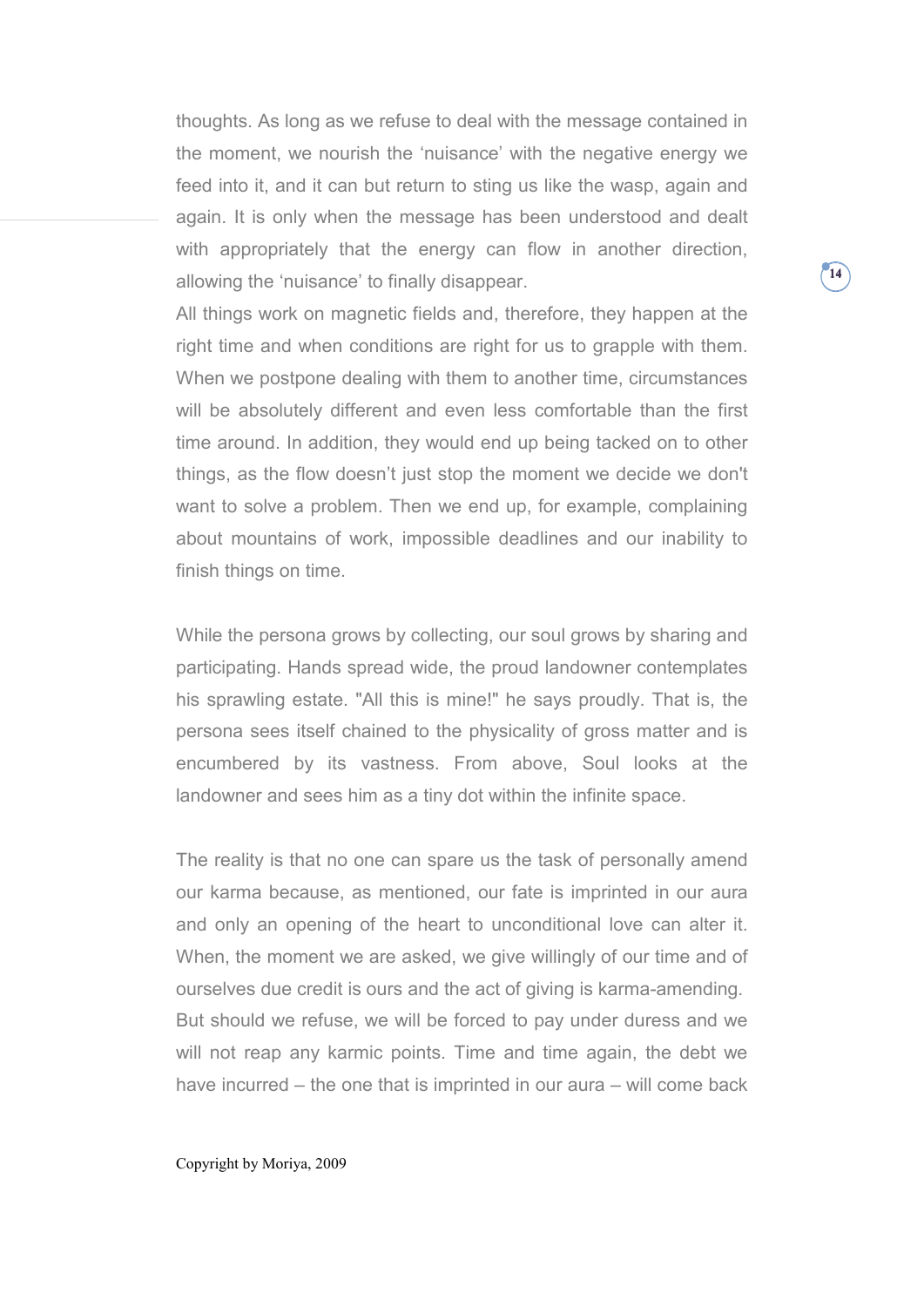to nudge us with incremental insistence of the need to pay up with an open heart.

For example, when our fate has destined us to give money to someone for whatever reason, we cannot refuse to give it because the moment it has been decreed we have to pay, that money is already no longer ours, and we won't be able to hold on to it no matter how hard we try.

And should we promise money to someone and then renege on that promise – that sum of money is sure to be lost to us in one way or another in the form of a fine to pay, a credit card lost, an unplanned expense or whatever.

Why are the higher messages from Soul becoming so distorted? The persona is destined to be used as a channel to transmit love, compassion and all of Soul's altruistic aspects, but instead she brings everything back to satisfaction of the senses – from the taste buds through to selfish desires, passions and secret wishes and, from there on, for many, the road to crime is very short.

Let's take, for instance, a drug mule who is one day tempted to taste the drugs in his care if only to understand why people are so eager to buy them. And then he is no longer able to refrain from stealing what was his duty to deliver.

Permanent struggles between the persona, limited by borders that cannot be crossed, and the soul who pulls us beyond the rainbow, combine to create constant conflict resulting in restlessness and a constant need for movement in order to release stress. The identification with the persona causes seclusion within her limitations and any attempt to make her cross the boundaries are for the persona tantamount to losing control. Therefore, we are permanently in an inner revolt that is very difficult to overcome.

#### Copyright by Moriya, 2009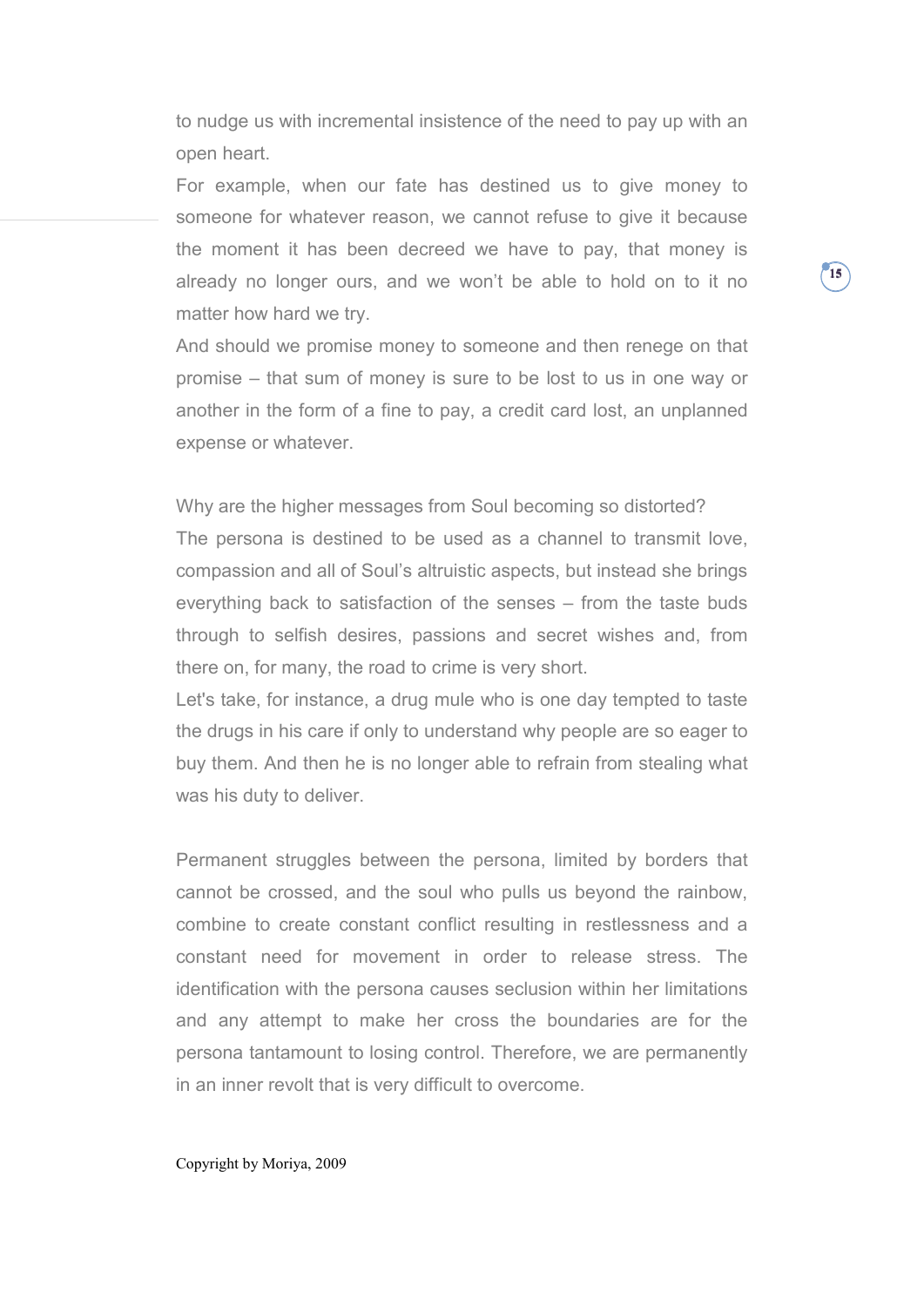Maybe we use giant light bulbs in a bid to light the obscure areas in our life, but weakness of their light fails to enable us to understand the obvious: that in order to control things and to bring them into actualization, we need to let them flow on their own natural course.

Our life consists of strings of continuous events intended to enlighten us into understanding our real essence as pure souls. In moments of daring imaginings, we live out the innermost desires that are never fully actualized in our lifetime because the capability to reach beyond the limits of the matter has been placed in Soul's hands, and she alone holds the secret code – LOVE – the eternal and infinite power within us that is attracted towards self-realization and union with creation.

Being liberated from the bondage of the body is like being the eagle spreading his wings and soaring high above the clouds, in total faith pinning his hopes on the air and the wind to carry him to his destination. From the height of his flight, he identifies his food on the ground and, according to necessity, free from the extra weight that might pull him downward into gross matter, he carries it off to feed his young ones, leaving enough for the hyenas and reptiles to feed on.

Looking through Soul's eyes, life is the joyful experience of being like children in a meadow, enjoying multicolored flowers and the soft caress of the breeze on our face while we breathe in pranas that fill our lungs with lights that widen our vision into indescribable dimensions of beauty. Above all – we feel LOVE that brings tears to our eyes because of its unimaginable beauty, and we feel our heart is about to explode while more and more love is being poured in – and out – at the same time.

#### Copyright by Moriya, 2009